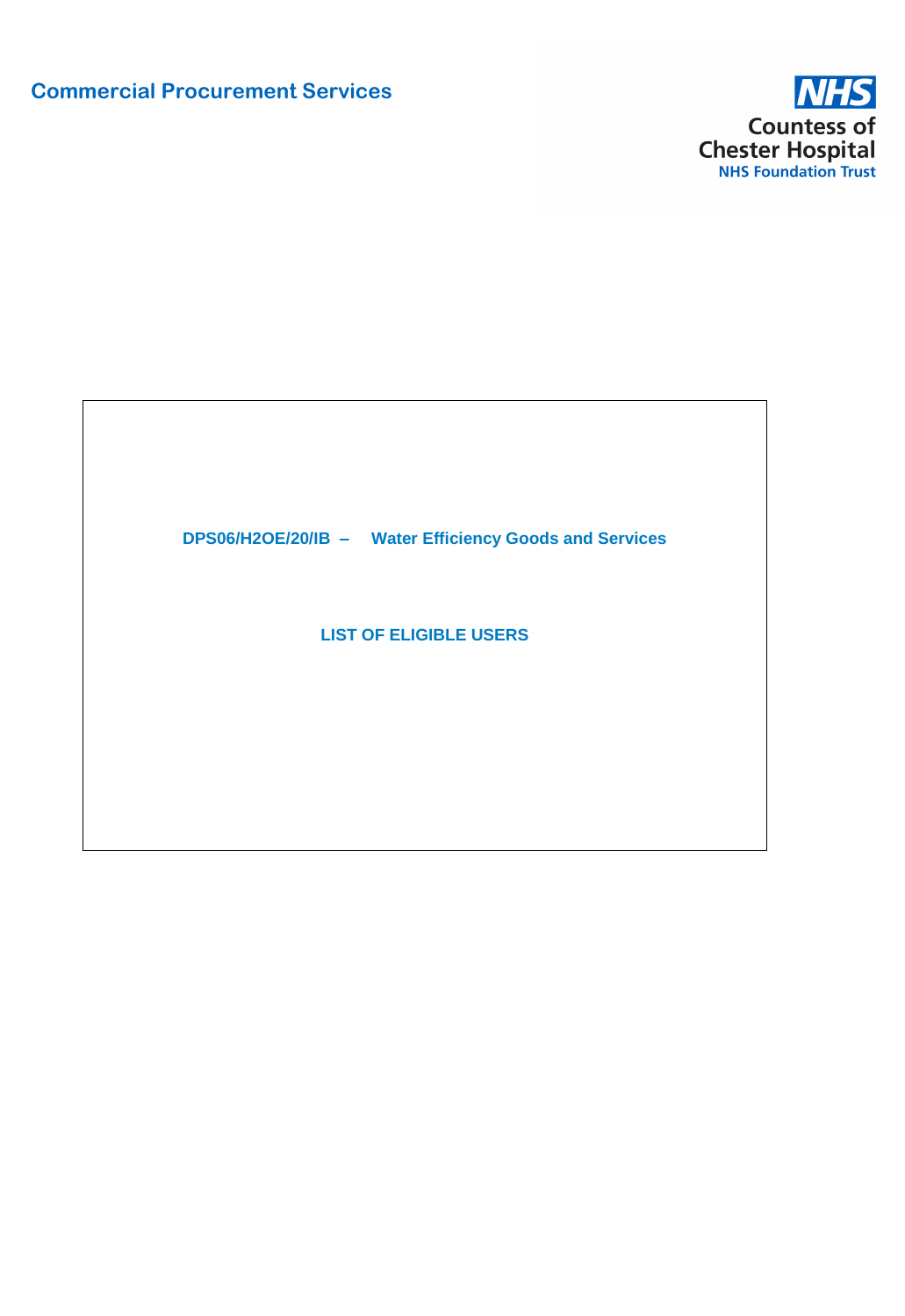## **Dynamic Purchasing System for Water Efficiency Goods and Services**

### **DPS Ref: DPS06/H2OE/20/IB**

#### **OJEU Contract Notice ref: 2020/S 152-373612**

#### **Eligible Users of the Dynamic Purchasing System**

The Countess of Chester Hospital NHS Foundation Trust wishes to establish a Dynamic Purchasing System for use by all UK public sector bodies (and any future successors to these organisations). To provide bidders with information on potential users of the Dynamic Purchasing System the following organisations are considered the core client base:

- 1. Any of the following Customers, and any of their successors:
	- a) Ministerial government departments;
	- b) Non ministerial government departments;
	- c) Executive agencies of government;
	- d) Non-Departmental Public Bodies (NDPBs), including advisory NDPBs, executive NDPBs, and tribunal NDPBs;
	- e) Assembly Sponsored Public Bodies (ASPBs);
	- f) Police forces;
	- g) Fire and rescue services;
	- h) Ambulance services;
	- i) Maritime and coastguard agency services;
	-
	- j) NHS bodies; k) Educational bodies or establishments including state schools (nursery schools, primary schools, middle or high schools, secondary schools, special schools), academies, colleges, Pupil Referral Unit (PRU), further education colleges and universities;
	- l) Hospices;
	- m) National Parks;
	- n) Housing associations, including registered social landlords;
	- o) Third sector and charities;
	- p) Citizens advice bodies;
	- q) Councils, including county councils, district councils, county borough councils, community councils, London borough councils, unitary councils, metropolitan councils, parish councils;
	- r) Public corporations;
	- s) Public financial bodies or institutions;
	- t) Public pension funds;
	- u) Central banks; and
	- v) Civil service bodies, including public sector buying organisations.
- 2. Those bodies listed and maintained by the Government on their website at <https://www.gov.uk/government/organisations> or any replacement or updated web-link.
- 3. Those bodies listed and maintained by the Office of National Statistics (ONS) at: [https://www.ons.gov.uk/economy/nationalaccounts/uksectoraccounts/datasets/publicsectorclas](https://www.ons.gov.uk/economy/nationalaccounts/uksectoraccounts/datasets/publicsectorclassificationguide) [sificationguide](https://www.ons.gov.uk/economy/nationalaccounts/uksectoraccounts/datasets/publicsectorclassificationguide) or any replacement or updated web-link.
- 4. Those bodies which are within the scope of the definition of "Contracting Authority" in regulation 2(1) of the Public Contracts Regulations 2015, regulation 2(1) of the Public Contracts (Scotland) Regulations 2015 (PCR) and/or Schedule 1 PCR.
- 5. Any corporation established, or a group of individuals appointed to act together, for the specific purpose of meeting needs in the general interest, not having an industrial or commercial